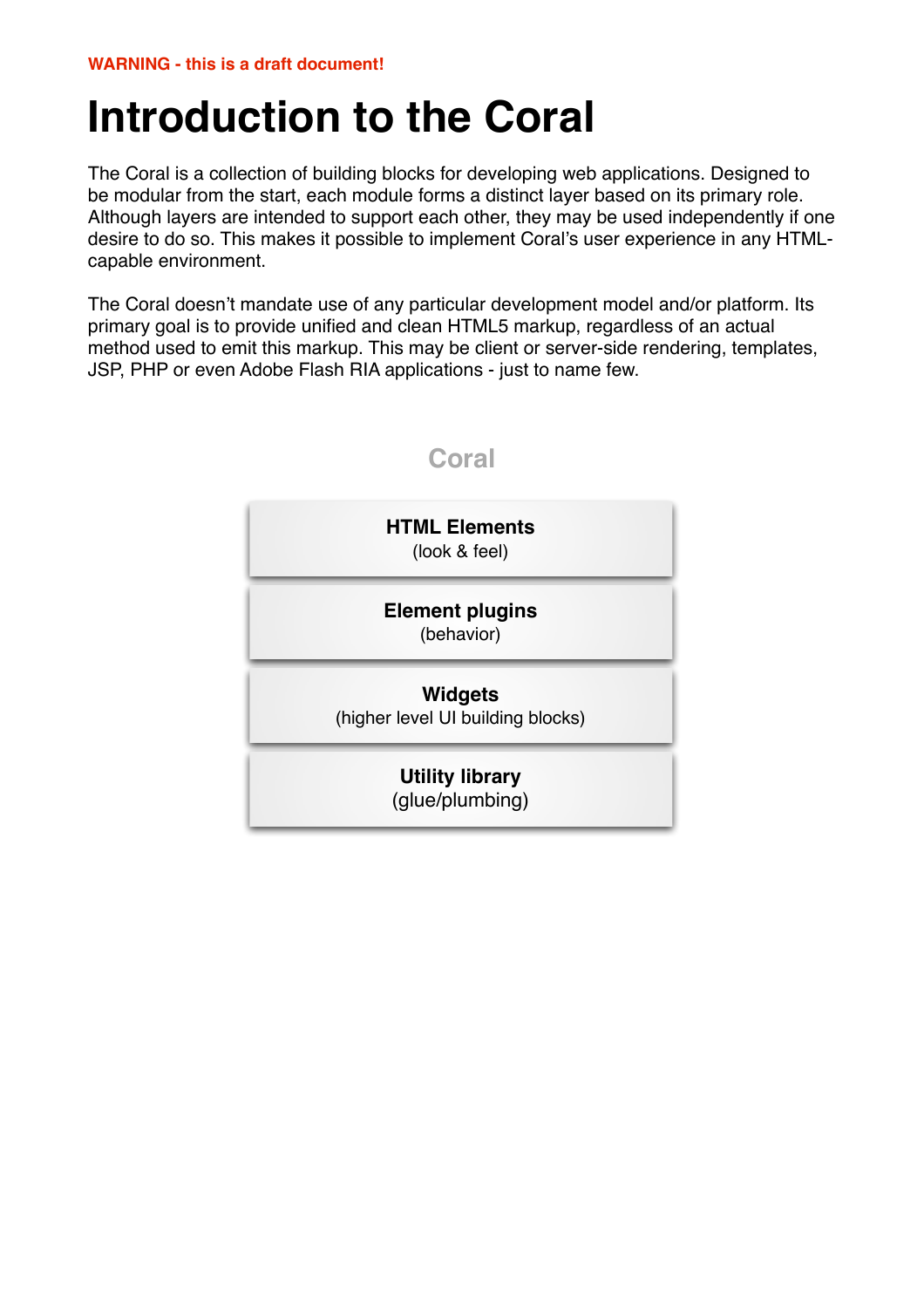# **HTML Elements - the markup layer:**

It's purpose is to provide common look and feel for all common UI elements such as navbar, button, menu or rail.

An element is just a HTML tag with dedicated class name. More complex elements may be composed of multiple tags, nested within each other in specific way. The CSS is used to provide the actual look and feel. In order to make it possible to customize the L&F easily (e.g. in case of branding), actual style values are declared as variables which will be expanded by the LESS pre-processor during the runtime.

#### **purpose:**

- basic UI elements with common look and feel
- default grid system

#### **implementation:**

- HTML tags with bootstrap-inspired styles
- classes are defined in LESS files
- icons as font sprites

#### **example:**

#### markup:

```
<button class="btn btn-large btn-primary" type="button">Large button</button>
<button class="btn btn-large" type="button">Large button</button>
```
shows as:



the look and feel is defined in a LESS, tied to an element by dedicated class name:

```
.btn {
   font-size: @baseFontSize;
   line-height: @baseLineHeight;
   .buttonBackground(@btnBackground, 
                       @btnBackgroundHighlight, 
                      @grayDark, 0 1px 1px rgba(255,255,255,.75));
(shortened for a sake of brevity)
```
with actual values defined in LESS variable file:

```
@btnBackgroundHighlight: darken(@white, 10%);
@btnPrimaryBackgroundHighlight: spin(@btnPrimaryBackground, 20%);
@baseFontSize: 17px;
@baseFontFamily: @sansFontFamily;
(shortened for a sake of brevity)
```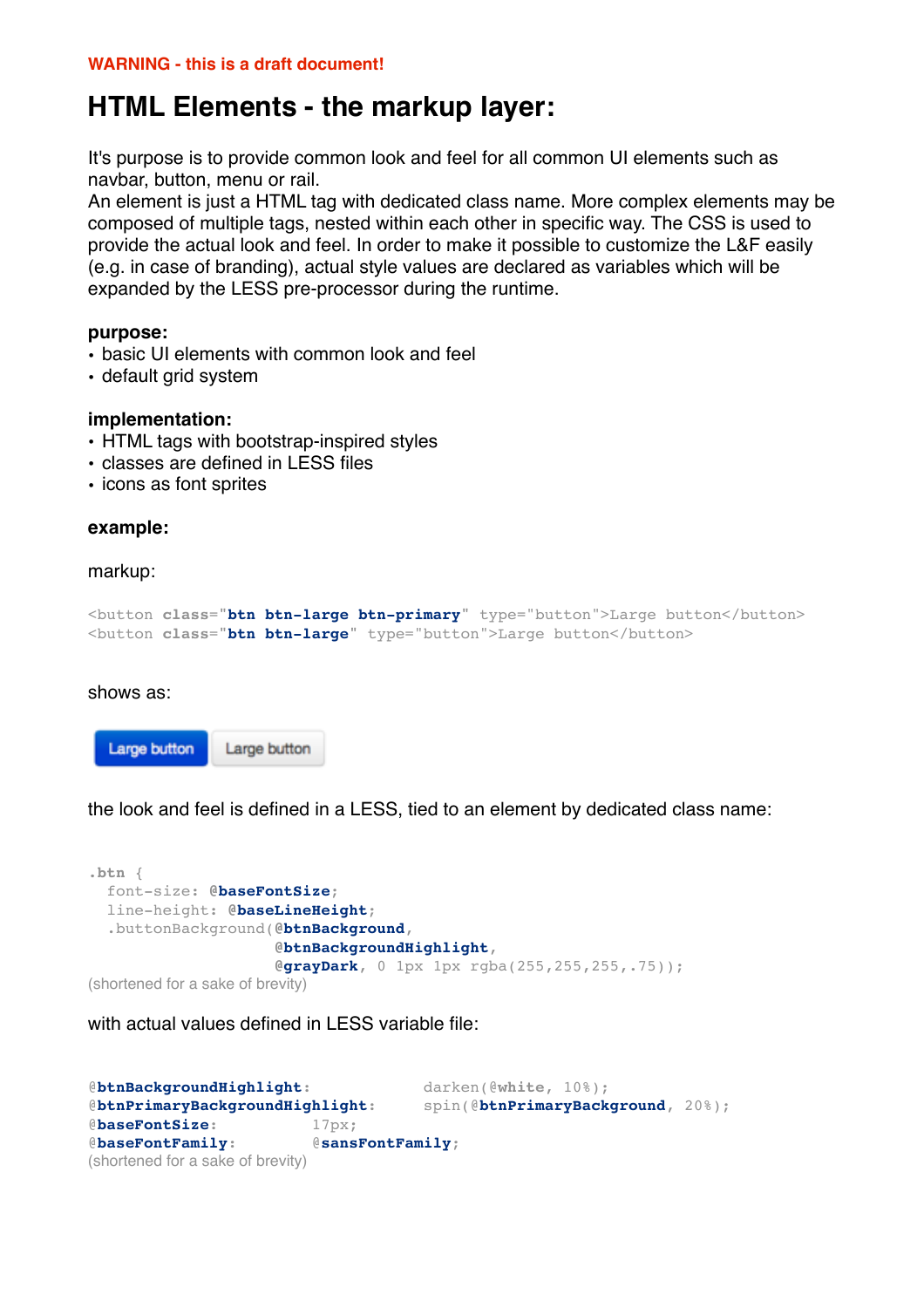# **Element plugins:**

Many of the HTML Elements should exhibit some kind of dynamic behavior such us popup menu opening and closing, which is not possible to accomplish without resulting to manipulate the DOM via JavaScript. This is the role of Element Plugins. A plugin either works on specific DOM element, e.g. dialog plugin expects to find DIV class=dialog or is generic in nature, e.g. a layout manger would provide layout for any list of DIV or LI elements.

Some plugins require parameters to customize their behavior. This is accomplished in two ways; by passing parameters programmatically via JS call or by using dedicated data-\* attributes tied to the HTML markup. Its up to a developer to choose the best approach for a given plugin. The rule of thumb is to use data-\* attributes for options related to HTML layout (e.g. specify number of columns) and API options/class for functionality related to data (e.g. list of items to display).

The same concept is used to implement form validation. An element that need to be validated would specify its desired input format as custom data-\* attribute. This data attribute will then be used as an option for a validation plugin.

NOTE: HTML5-native form validation should be used whenever possible and/or expanded upon.

## **purpose:**

- provide dynamic behavior for HTML Elements
- custom layouts not possible with pure CSS
- form validation
- advanced DOM manipulation

# **implementation:**

- jQuery plugin tied to specific DOM element(s)
- using data-\* attributes to customize its behavior

## **example:**

markup (note the options specified as data-\* attributes):

```
<ul data-column-width="220" data-layout="card" class="cards">
     <li class="item">
          <div class="thumbnail">
                !!! <img href="/a.html" src="/a.thumb.319.319..png">
                <div class="caption">
                    !!!! <h4>Toolbar</h4>
                     <p><small>toolbar</small><br></p>
                \langlediv>
          \langlediv>
     \langle/li><li class="item">
          ! ! <div class="thumbnail">
               !!! <img href="/a.html" src="/a.thumb.319.319..png">
               <div class="caption">
                     !!!! <h4>Toolbar</h4>
                     <p><small>toolbar</small><br>></p>
               \langlediv>
          \langle div>
```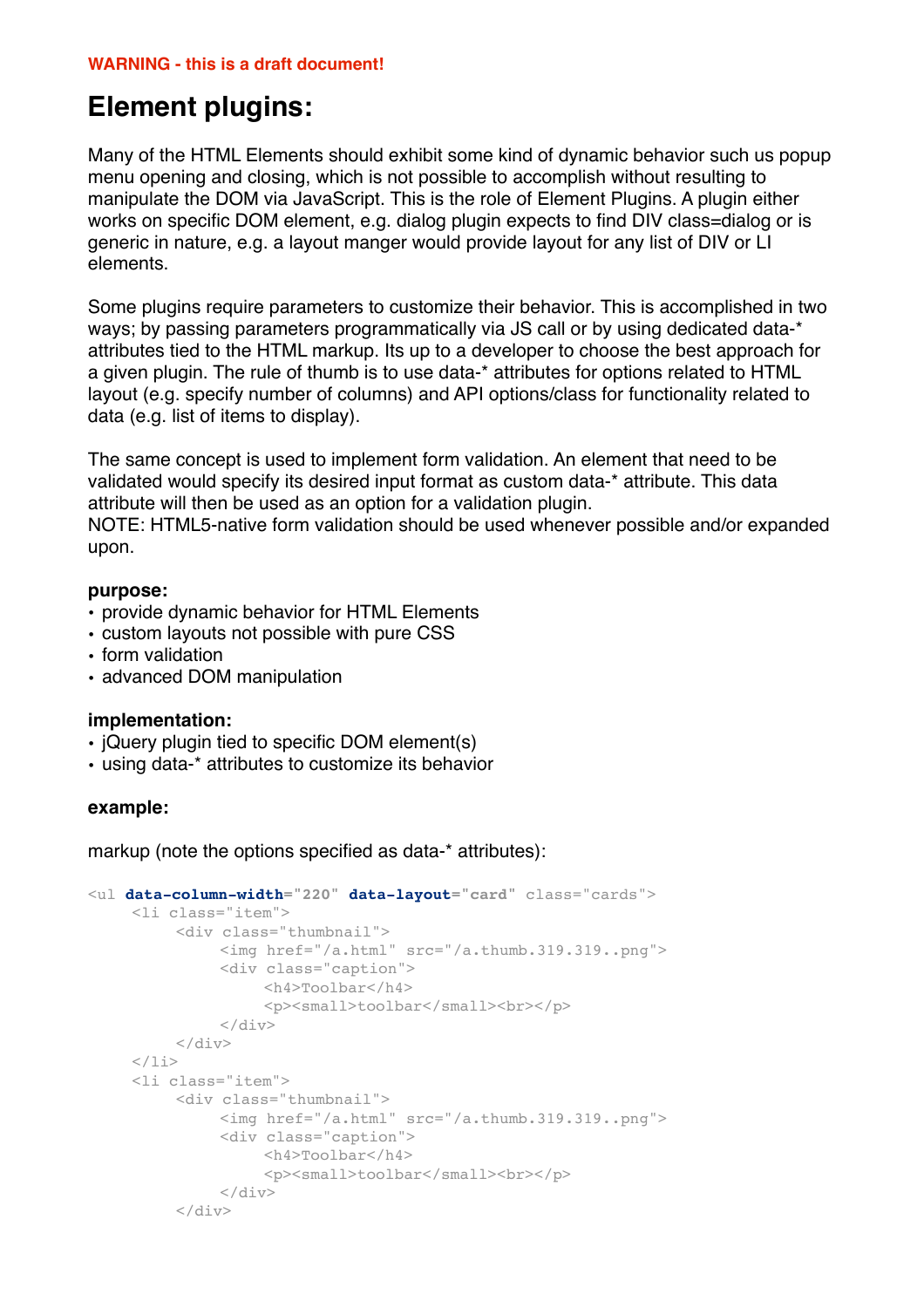### **WARNING - this is a draft document!**

 $\langle$ /li $>$ 

# call jQuery plugin:

\$('.cards').**cardlayout** ();

## shows as:

| taker and provided at the start.<br><b>SEAR</b><br>٠                                                     | and services of the right<br><b>The Age</b>   | and compared the state<br><b>Single</b>                                                                                 |
|----------------------------------------------------------------------------------------------------------|-----------------------------------------------|-------------------------------------------------------------------------------------------------------------------------|
| <b>Google</b><br><b>STATE</b><br>------<br>$=$<br><b>Barnett</b><br>÷<br>mannumstritt<br>----<br>Toolbar | mount is<br>----<br><b>And Secretary</b><br>- | <b>STRAKTOR</b>                                                                                                         |
| toolbar<br><b>SEAT ARTISTICS AND ROLL</b><br><b><i><i><u>ARAMENTER</u></i></i></b>                       | <b>The City</b><br>Walterstown, MARGARITA     | special compensation of their states<br><b>Service</b><br>--------<br><b>External</b><br>134<br>3 Months<br>to the con- |

The cardLayout plugin will laid out the enclosed UL elements based on their respective heights, taking parent's width into consideration.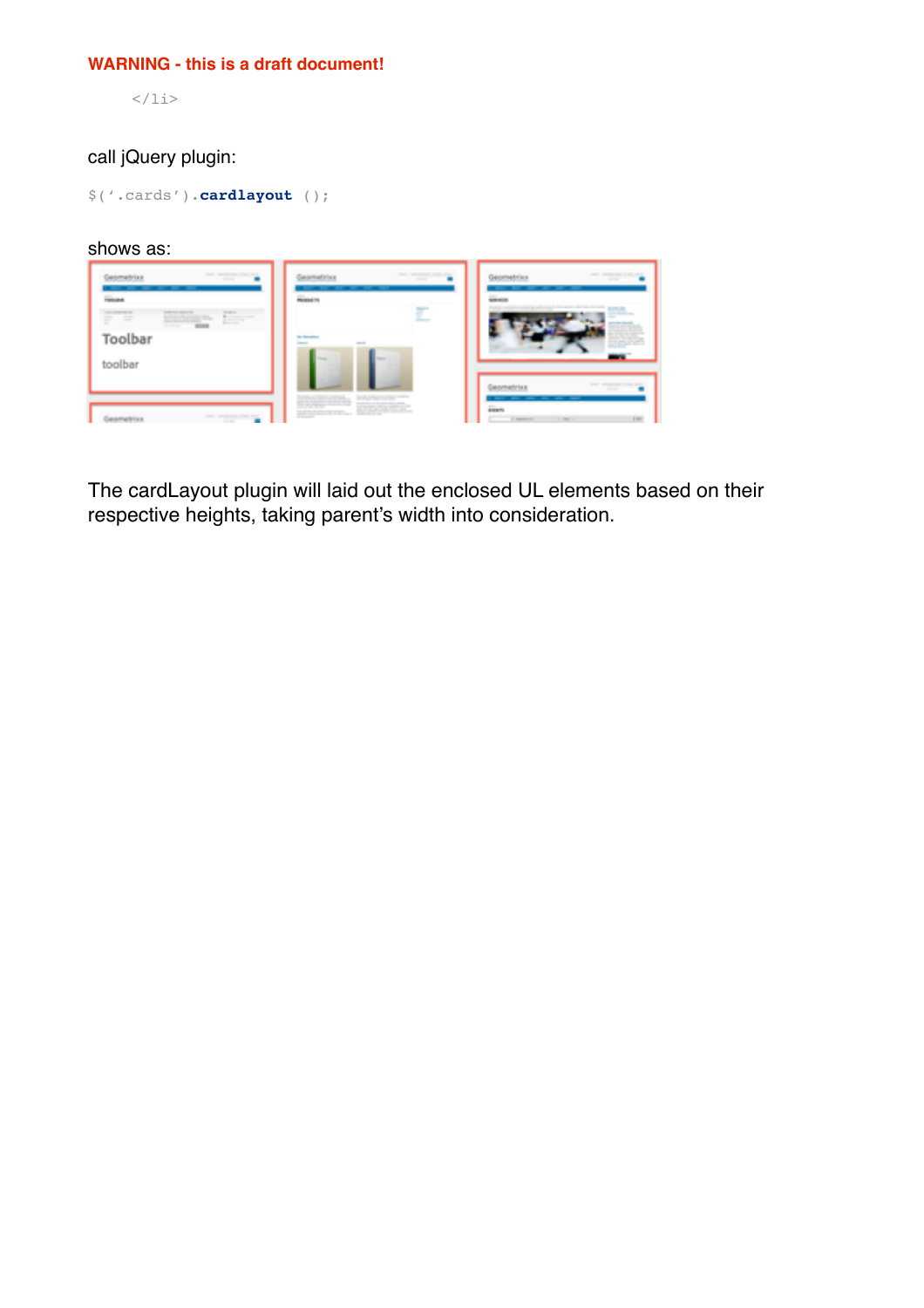# **HTML Element widgets:**

A widget combines one or more basic level elements with a JS plugin to form 'higher level' UI elements to implement more complex behavior and/or look & feel then a single could provide. Good example could be a tag picker or rail widget. A widget can both trigger and listen to custom events, thus cooperating with other widgets on a page. Some widgets may actually be a native jQuery widgets using the Coral HTML elements.

#### **purpose:**

- implement higher level UI elements exhibiting complex behavior
- triggering and handling events

#### **implementation:**

- jQuery plugin + HTML markup
- may utilize client/server side templates

#### **example:**

markup:

```
<input type="text" name="tags" placeholder="Tags" class="tagManager"/>
```
call jQuery plugin with options:

```
$(".tagManager").tagsManager({
                       prefilled: ["Pisa", "Rome"] })
```
plugin emits HTML markup (this markup uses basic elements, which intern may use other plugins):

```
<span>Pisa</span>
<a title="Removing tag" tagidtoremove="0" 
   id="myRemover_0" class="myTagRemover" href="#">x</a></span>
<span id="myTag_1" class="myTag"><span>Rome</span>
<a title="Removing tag" tagidtoremove="1" 
   id="myRemover 1" class="myTagRemover" href="#">x</a></span>
```

```
<input type="text" data-original-title="" class="input-medium tagManager"
        placeholder="Tags" name="tags" data-provide="typeahead" data-items="6"
        autocomplete="off">
```
# shows as: